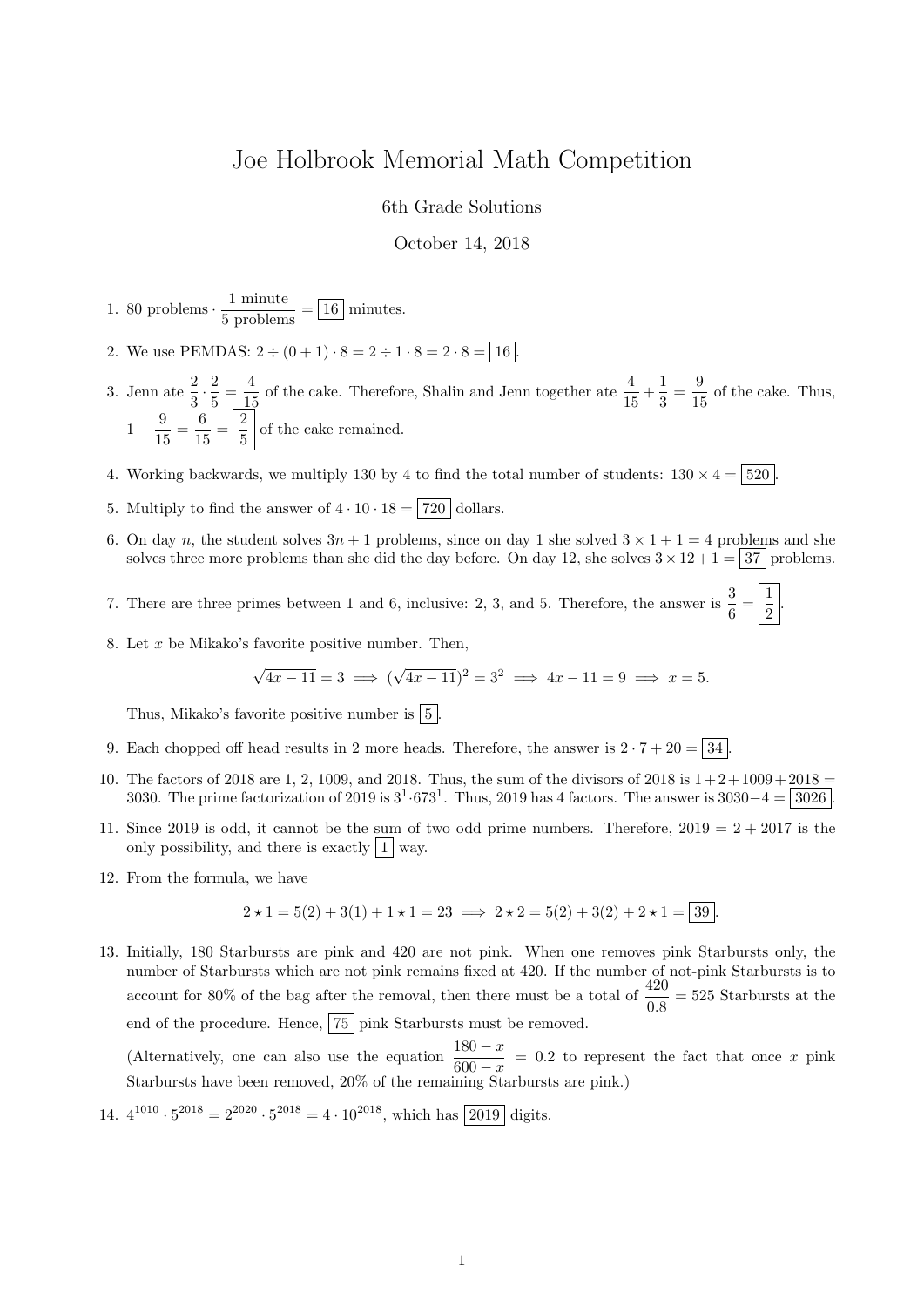15. Let d denote the number of dogs and b denote the number of birds. Since each animal has one head, the total number of heads is the same as the number of birds and dogs. Thus,  $d + b = 76$ . Since dogs have 4 legs and birds have 2,  $4d+2b = 232$ . Therefore, we have a system of two linear equations in two variables:

$$
\begin{cases}\n d + b = 76 \\
4d + 2b = 232\n\end{cases}
$$

Dividing the second equation by 2, we find  $2d+b = 116$ . We subtract the first equation from this equation to find  $d = 2d + b - (d + b) = 116 - 76 = 40$ . Hence, there are a total of  $\boxed{40}$  dogs.

16. For  $n \geq 2$ , the probability that domino n is knocked over is  $\frac{n}{n+1}$ . Furthermore, for  $n \geq 2$ , domino n cannot be knocked over unless domino  $n-1$  is knocked over. Therefore, the answer is  $\frac{2}{3} \cdot \frac{3}{4}$  $\frac{3}{4} \cdots \frac{2018}{2019}$  $\frac{2010}{2019}$  = 2 .



- 17. From the given information,  $\frac{n}{2} + 7$  $\frac{\frac{n}{2}+7}{n+7}=\frac{3}{5}$  $\frac{3}{5}$ . Cross-multiplying, we find  $\frac{5}{2}n + 35 = 3n + 21$ . Solving this equation yields the answer of  $n = 28$
- 18. The sum of Andrew's scores on the five tests he has taken is  $94 \cdot 5 = 470$ . In order to receive an average of 95 across all six tests, the sum of his scores on the six tests must be at least  $6 \cdot 95 = 570$ . Therefore, he must receive a score of (at least)  $570 - 470 = |100|$  on his sixth test.
- 19. The 48 couples contain a total of  $48 \times 2 = 96$  people. The probability a randomly selected person is not in a couple is therefore  $\frac{120 - 96}{120} = \frac{24}{120}$  $\frac{24}{120} = \frac{1}{5}$  $\frac{1}{5}$
- 20. There are  $1+2+3+\ldots+10=\frac{10\cdot 11}{2}$  $\frac{1}{2}$  = 55 cards in the deck. As there are six 6's, the probability that Autumn draws a 6 is  $\left| \frac{6}{55} \right|$ .

21. Since the ratio of side-lengths of the two pentagons is  $\frac{3}{5}$ , the ratio of the areas of the two pentagons is  $\sqrt{3}$ 5  $\bigg\}^2 = \frac{9}{2}$  $\frac{9}{25}$ . Let the area of the smaller pentagon be x. Then,  $\frac{9}{25} = \frac{x}{35}$  $rac{x}{35} \implies x = 35 \cdot \frac{9}{25}$  $\frac{9}{25} = \frac{63}{5}$  $\frac{5}{5}$ 

- 22. The first sentence of the problem is irrelevant! Since Lyp randomly calls each throw, he has a 50% chance of calling each throw correctly. As there are  $8 = 2<sup>3</sup>$  total outcomes with equal probability, and as only 3 of them have exactly 2 correct calls, there is a  $\frac{3}{8}$  chance that Lyp calls exactly 2 out of the 3 free throws correctly.
- 23. There are nine digits to choose from. (There cannot be a zero in the number because, by the condition, zero would have to be the first digit, and a number cannot begin with zero.) For each subset of six digits from 1 through 9, there is exactly one way to arrange them in increasing order. Thus, there are  $\binom{9}{9}$ 6  $\left( \right) = \sqrt{84}$ 6-digit numbers with their digits in increasing order.
- 24. First, note that the number of people in the room must be divisible by 40. Let the number of the people in the room equal to  $40k$ , for some positive integer k. Then exactly  $25k$  people like chocolate and exactly 24k people like vanilla. This means at least  $24k + 25k - 40k = 9k$  people like both (if any fewer liked both, then the total number of people would exceed  $40k$ ). Thus, the smallest number of people who like both chocolate is  $\boxed{9}$ , achieved when  $k = 1$ . In this case, 9 people like both chocolate and vanilla, 16 only like chocolate, and 15 only like vanilla.
- 25. Let Ben's building rate, Eddie's building rate, and Harahm's building rate be  $B, E$ , and  $H$ , respectively (in fractions of the birdhouse per day). By the relationship rate  $=\frac{\text{progress}}{\text{time}}$ ,  $B + E = \frac{1}{3}$  $\frac{1}{3}$ ,  $B + H = \frac{1}{4}$  $\frac{1}{4}$ , and  $H + E = \frac{1}{5}$  $\frac{1}{5}$ . Adding these three equations and dividing by two yields  $B + H + E = \frac{47}{120}$  $\frac{11}{120}$ . This means that the rate of them working together to build the birdhouse is  $\frac{47}{120}$ . Thus, it would take them  $\frac{120}{47}$  days to complete the birdhouse when working together.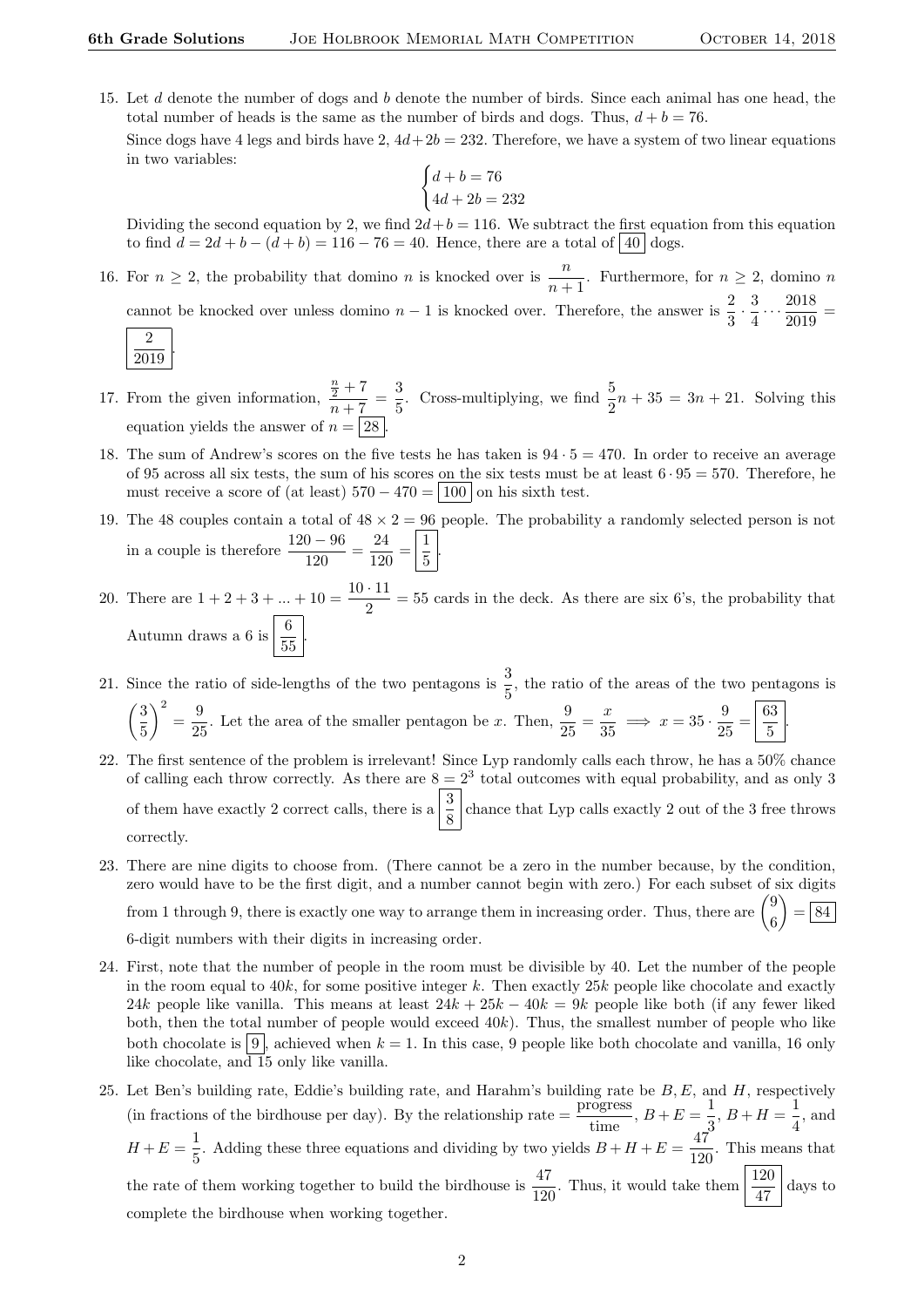26. The region that the lamb can wander in is a circle of radius 6 around the origin, with two circular cutouts of radius 6 from each of the two wolves. It can be noted that if you move the cut-out pieces properly, you can form a square with a diagonal of length 12. Therefore, the area of the region is  $|72|$ 



- 27. The probability that the compulsive liar tells more truths than lies is the same as the the probability that he tells more lies than truths. Note that there cannot be an equal number of lies and truths, since there is an odd number of questions in total. Therefore, the desired probability is  $\frac{1}{2}$ .
- 28. The common difference is irrelevant! It's well known that the sum of the terms of an arithmetic sequence is the average of the first and last terms multiplied by the number of terms. In this case, the average of the first and last terms (their sum divided by 2) is 25. Therefore, the answer is  $25 \cdot 3000 = | 75000 |$ .
- 29. Each player plays 3 games within his or her group. Thus,  $\begin{pmatrix} 4 \\ 0 \end{pmatrix}$ 2  $= 6$  games occur in each group. Furthermore, each group eliminates 3 people and sends 1 person to the next round. Thus, since the tournament lasts until a single person survives (i.e until 1023 of them are eliminated), there will be  $\frac{1023}{3} = 341$ groups formed throughout the game (since each group eliminates exactly 3 players). Thus, a total of  $6 \cdot 341 = 2046$  games will take place throughout the tournament.
- 30. The sum  $\frac{p}{q} + \frac{q}{p}$  $\frac{q}{p}$  can be rewritten as  $\frac{p^2+q^2}{pq}$  $\frac{+q^2}{pq} = \frac{(p+q)^2 - 2pq}{pq}$  $\frac{p}{pq}$ . By Vieta's Formulas,  $p + q = -5$  and  $pq = -17$ . Plugging these values into the above fraction yields the answer of

$$
\frac{(p+q)^2 - 2pq}{pq} = \frac{25 + 34}{-17} = \boxed{-\frac{59}{17}}.
$$

- 31. Let t be the amount of time it takes (in hours) for the trains to meet. Then  $360 = 60t + 60t \implies t =$ 360 miles  $\frac{300 \text{ miles}}{120 \text{ miles/hour}}$  = 3 hours. Therefore, the crow flies for 3 hours before the trains meet. Hence, the crow travels a total distance of 40 miles/hour  $\times$  3 hours =  $\boxed{120}$  miles before the trains meet.
- 32. The value of  $\phi$  is irrelevant! The given expression can be rewritten as  $\frac{(x + \phi)^2 + 2017}{0.019}$  $\frac{2018}{2018}$ , which has a minimum value of  $\frac{2017}{2018}$  at  $x = -\phi$ .
- 33. Call moving up one unit and left one unit a type I move, and call moving up one unit and right one unit a type II move. Then, Elaine must make 2 type I moves and 3 type II moves. She can make these moves in any order. Out of her 5 total moves, 2 of them must be of type I, so there are a total of  $\binom{5}{5}$ 2  $\Big) = \boxed{10}$ ways she can move to  $(1, 5)$ .
- 34. In order to solve for the coordinates of points A and B, we need to solve the equation  $x^2 + 6x + 8 =$  $-x^2 - x + 2$ . Moving the terms to the left-hand side yields  $2x^2 + 7x + 6 = 0$ . The quadratic formula yields roots  $x = -2$  and  $x = -\frac{3}{2}$  $\frac{3}{2}$ . Plugging these x-values back into  $y = x^2 + 6x + 8$ , we find that the coordinates of A and B are  $(-2,0)$  and  $\left(-\frac{3}{2}\right)$  $\frac{3}{2}, \frac{5}{4}$ 4 . Applying the formula for slope gives an answer of  $\frac{5}{4} - 0$  $\frac{\frac{5}{4}-0}{-\frac{3}{2}-(-2)}=\frac{5}{2}$  $rac{1}{2}$

Note: The order in which you calculate the slope of a line does not affect your answer. You would find the same answer of  $\frac{5}{2}$  if you calculated the slope as  $\frac{0-\frac{5}{4}}{-2-(-1)}$  $\frac{1}{-2-(-\frac{3}{2})}$ , since the minus signs cancel out.